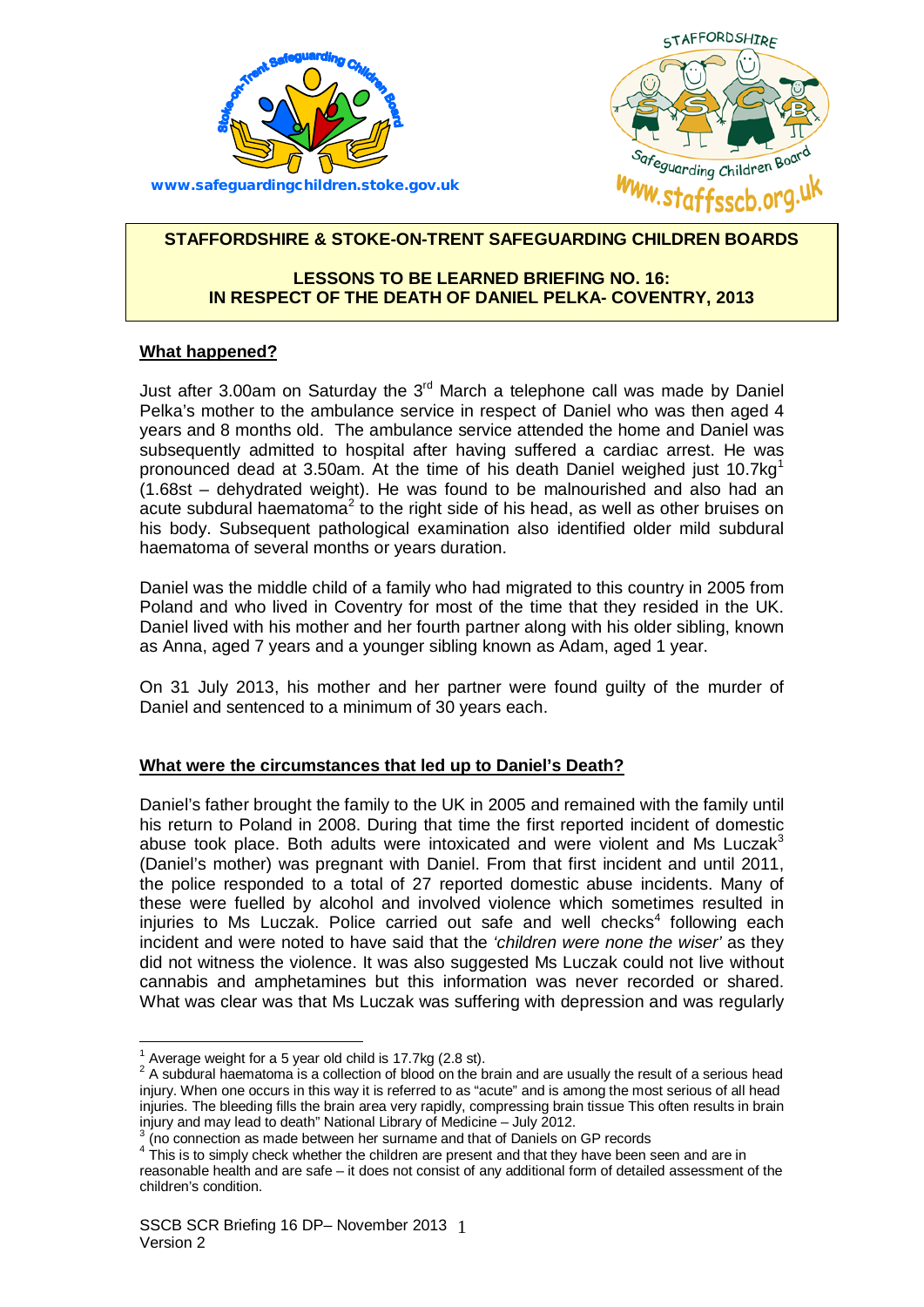misusing alcohol; on two occasions she took an overdose resulting in hospital treatment<sup>[5](#page-0-4)</sup>.

 result of eviction. Due to both adult's immigrant status and the fact that Ms Luczak such as housing benefit or free school meals for the children. It was therefore clear that the family would have struggled to maintain a basic level of existence. No assessment ever took this fact into account or considered the impact this would have The family experienced a chaotic lifestyle, with many house moves, [6](#page-1-0) some as a had not worked for a year in England the family were not entitled to key state benefits had on the needs of the children.

 Despite the difficulties, both Daniel and his older sibling Anna did attend school but settled in well, making friends and even attending a small group with children of the language as he knew less English than a 2 ½ year old. This led school staff to either rely on his gesticulations as a way of communicating, or on Anna and his mother as issues began to arise with regard to their attendance and injuries to Daniel. Anna same nationally. In contrast, Daniel was known to be withdrawn and solemn, showing little interaction with other children. His main difficulty was the barrier caused by his translators.

 It was felt that school was somewhat of a refuge for Daniel. When Daniel was the into a child protection referral. No attempt was made to speak to Daniel and because of the communication difficulties he became an invisible child and his thoughts, was undertaken to determine the level of risk or the needs to Daniel or those of his sister. particular focus of concern, the school failed to keep accurate records and school staff did not collectively nor coherently generate their concerns in respect of neglect wishes and feelings were not appropriately sought. Furthermore, no assessment<sup>[7](#page-1-1)</sup>

sister.<br>Very little was reported about Adam, who was just 7 months old when Daniel died. bouts of depression. It was not known whether Adam had witnessed any domestic abuse but it is known that the home environment was sometimes a violent place to be. Adam also became a lost child. Whilst pregnant with Adam his mother was consuming alcohol and suffering with

 In 2011, the school became concerned about Daniels obsession with food as he was taking food from other children's lunchbox and eating secretively. School responded by locking food away as they had been told by Daniel's mother that the reason he was so hungry was due to a medical condition. Unbeknown to the school Daniel was being deprived of food. When confronted about their continued concerns about Daniel being hungry his mother stated that Daniel was getting up in the night and eating plenty of food and this information was taken at face value without being verified.

 $<sup>5</sup>$  The term "toxic trio" is used to describe the co-occurrences of mental health problems, substance</sup> misuse and domestic abuse in families and is a common feature in serious case reviews. Children of parents who are affected by the toxic trio are at an increased risk of significant harm.

<span id="page-1-2"></span><span id="page-1-0"></span> $6$  Evidence from research indicates how children develop certain resilience and coping strategies, coupled with the level of domestic violence. Hague et al 1996 and Mullender et al 1998, in "Domestic abuse and Child Protection – Directions for Good Practice" Humphreys, C & Stanley, N - 2006 Jessica Kingsley.

<span id="page-1-1"></span>Stanley, N – 2006 Jessica Kingsley.<br><sup>7</sup> In this instance the review refers to the assessment in terms of the use of a CAF – Common Assessment Framework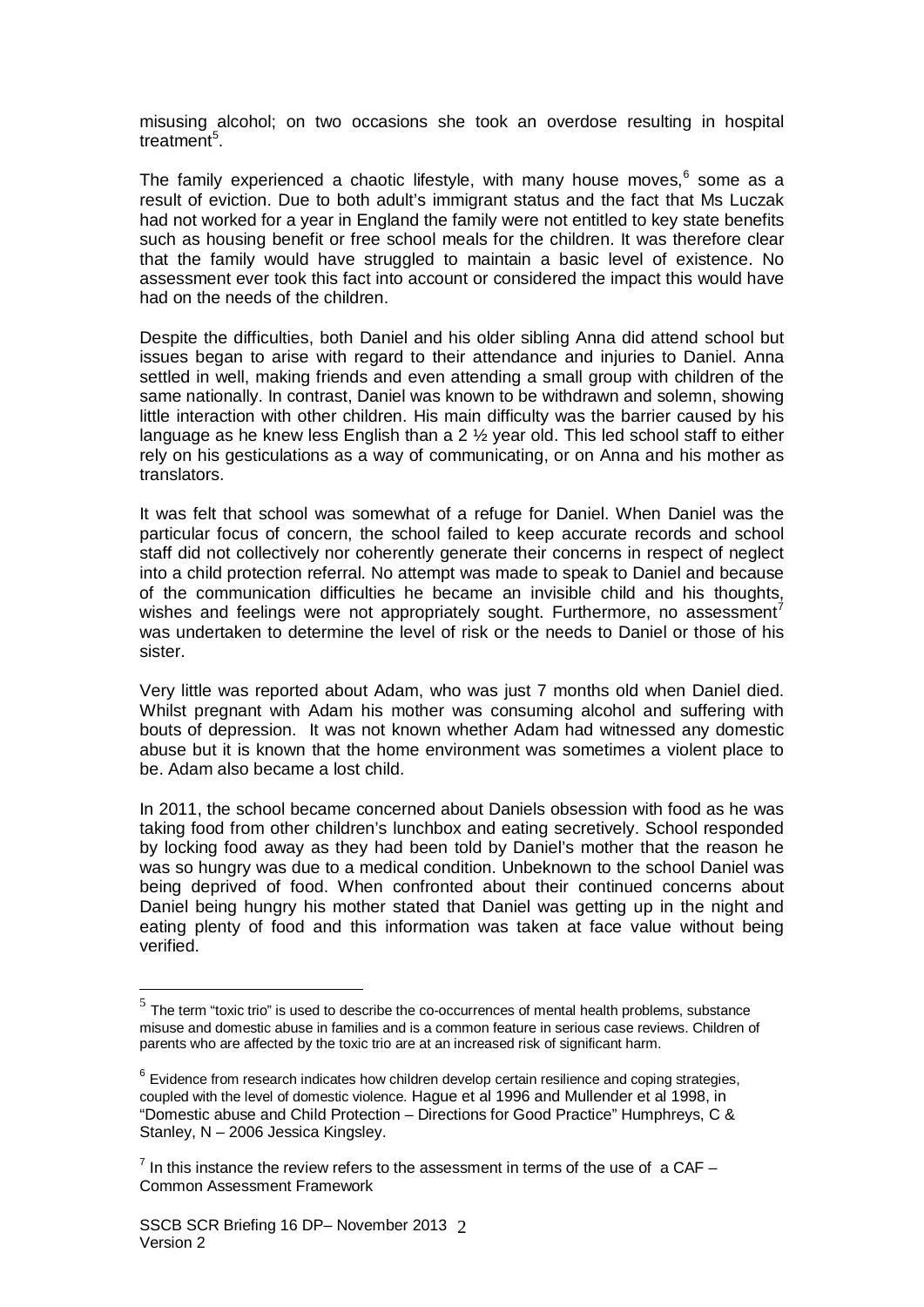is most serious case reviews and is known as 'disguised compliance'<sup>[8](#page-1-2)</sup>. In reality he mattress which was soiled and there was no heater or toys in the room. The 'box text messages between Ms Luczak and her partner. No information was received that suggested professionals ever saw where Daniel slept. Her ability to draw professional's attention away from allegations of harm is common was being beaten and starved. As punishment for stealing food, he was force fed salt, made to sit for a considerable time in cold baths and locked in a room at home with no door handle. The room smelt of urine and had no furniture other than a room' was apparently used as a form of punishment which was referred to as such in

 visitors, GPs, community paediatricians and the school nurse. Most of these resulted information, either through lack of communication, inadequate IT systems, poor record keeping or through assumptions around culture and language. A number of and were contributing factors identified as lessons that needed to be learnt from the Throughout Daniel's short life, a string of appointments were made with health in non attendance, with some cancelled then rearranged. Concerns within the serious case review were raised around the way in which agencies lacked the ability to share missed opportunities by professionals and agencies enabled the abuse to continue review into Daniel's death.

## **What do we need to learn from this case?**

 is that within all the agency serious case review reports there is no record of any conversations with Daniel by any professional about his home life, his experiences outside of school, his wishes and feelings, or about his relationships case review over the last 40 years was 'seen' by a professional within days (or hours) of their death. It's hard to imagine what it was like for Daniel and his siblings. What is perplexing with his siblings, his mother and her male partners. **Despite Daniel being the focus of concern for all practitioners, in reality he was rarely the focus of their interventions.** Almost every child who has been the subject of a serious

**Simply seeing a child is not protection against harm**. **The child needs to be seen, listened to and heard.** 

 Parents need to be robustly challenged about how their behaviours can have a explanations, justifications or excuses they hear in connection with the potential maltreatment of children. direct impact on their children, especially when domestic violence and substance misuse is present. Laming' comment following the inquiry into the death of Victoria Climbié about the need for "respectful scepticism" and this is a sentiment also echoed in the serious case review in respect of Peter Connelly's death. Practitioners working with children and their families must remain sceptical of any

**Treat parents and carers with respect and listen to their information, but always verify the information that they provide via other sources.** 

 8 Brandon, M. et al. (2008a) **[Analysing child deaths and serious injury through abuse and neglect:](http://www.education.gov.uk/publications/eOrderingDownload/DCSF-RR023.pdf)  [what can we learn? A biennial analysis of serious case reviews 2003-2005. Research Brief DCSF-](http://www.education.gov.uk/publications/eOrderingDownload/DCSF-RR023.pdf)[RB023 \(PDF\)](http://www.education.gov.uk/publications/eOrderingDownload/DCSF-RR023.pdf)**. London: Department for Education (DfE).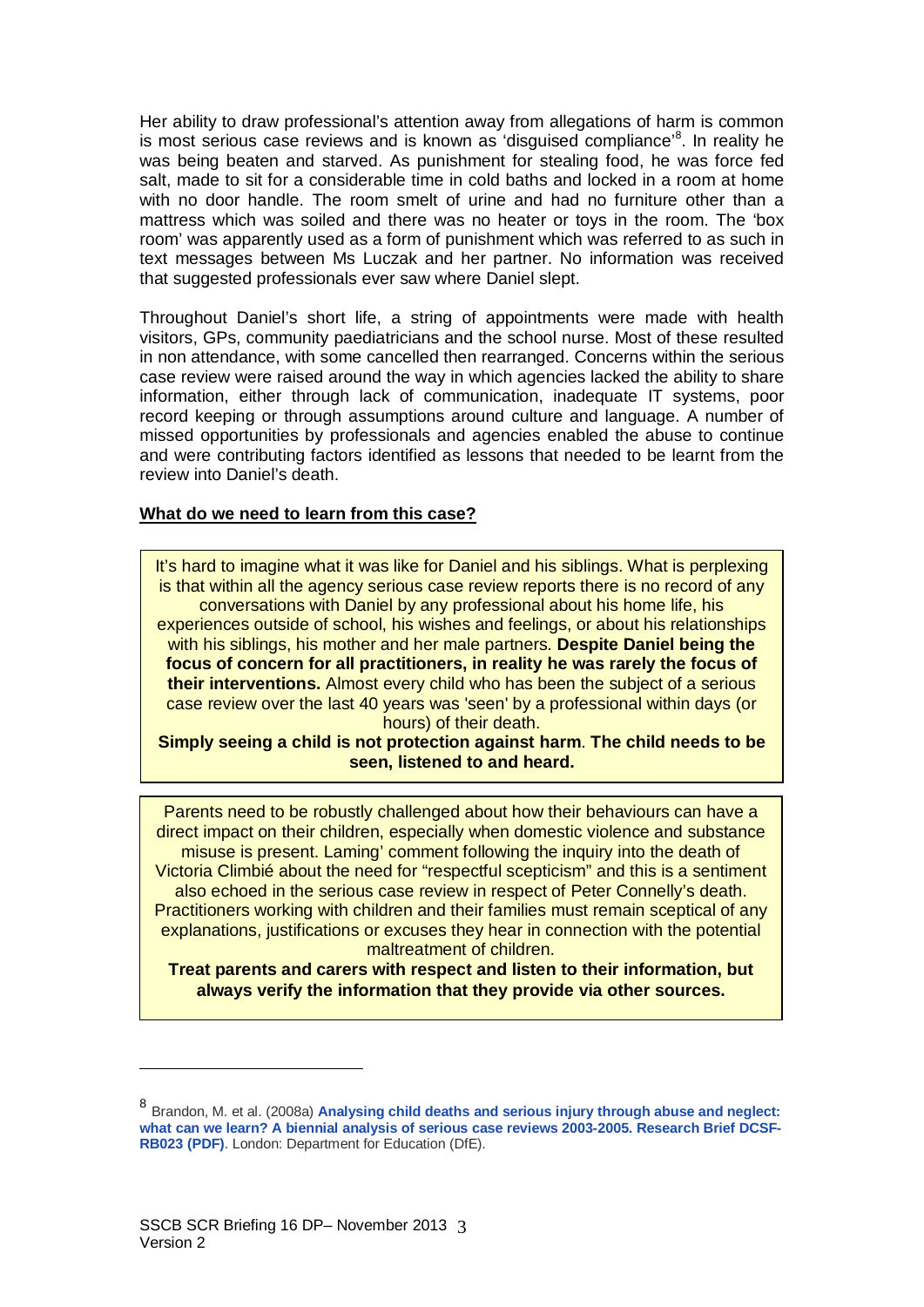if a child has a social worker, they are being protected; or if a police officer visited Professional Involvement is not the same as engagement. Just because another professional is involved with a child's case does not mean that they are proactively engaged with protecting the child. The danger is that we assume that the house after a domestic violence incident, the child is safe.

**Always check information out – children are best protected when information is clearly shared across the professionals involved and action is coordinated. Never assume that someone else is doing something when you have a cause for concern – two professionals taking action is better than no one taking action at all.** 

 outcomes for children, is more likely to exist when staff feel under pressure and this can be very dangerous for children who are at risk. The 'rule of optimism' rationalises evidence that contradicts progress - so even where the facts show **Parental participation is not the same as cooperation.** Don't confuse an apparent willingness to comply with an actual willingness to accept the need to change. The 'rule of optimism' where professionals wrongly assume positive that risk is ongoing or increasing, professionals tell themselves that the opposite is true.

**Take the time to stop and critically reflect on your own practice – before every contact with the child or their family be clear about what it is you are hoping to achieve. After the contact take a couple of minutes to ask yourself whether you have met what you set out to achieve.** 

**Also talk to your colleagues to check out practice issues and use supervision as an opportunity to reflect on what action needs to be undertaken to improve outcomes for the child.** 

# **Neglect is a relationship issue**

 have the tendency to adopt a 'wait and see' attitude and to wait for a trigger Neglect (head lice, poor hygiene, weight loss, lack of supervision, hunger etc) may signal a poor adult-child relationship. All neglect stems from parents prioritising something else over the child's basic needs. Professionals sometimes incident before taking action when neglect is suspected.

### **Ask yourself:**

- **What is going on in the relationship between the parent and child that is allowing this to happen?**
- **Assess where the parents' priorities lie?**
- **What individual meaning and value does the parent place on their child?**
- **How aware is the parent of the child's needs, personality, strengths and struggles?**
- **Put yourself in the child's shoes - what is it like to be that child's living in that household?**